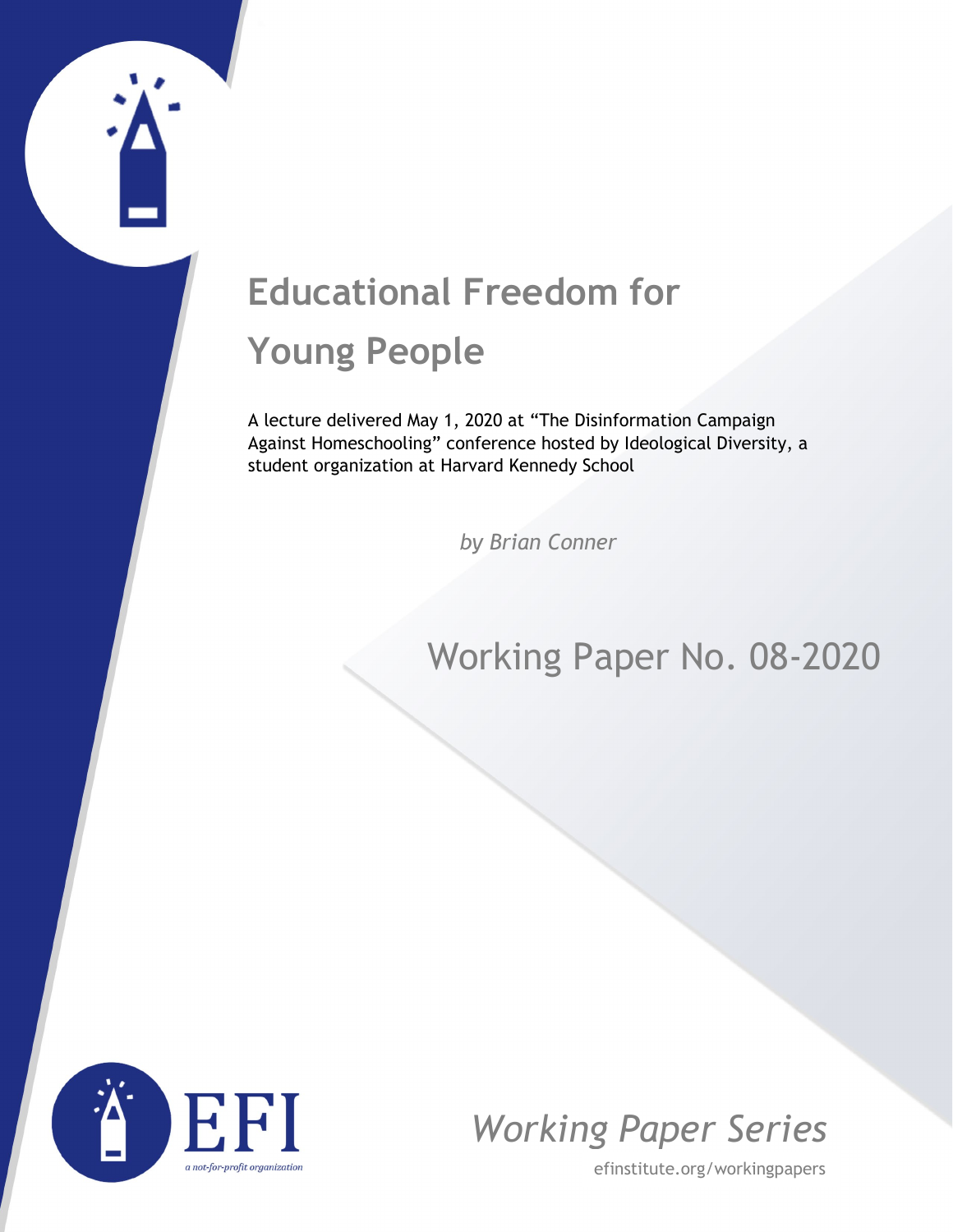*Editor's Note: This address was presented during a livestream event hosted by the Harvard Kennedy School titled: "The Disinformation Campaign Against Homeschooling" on 1 May 2020*

## Educational Freedom for Young People

by Brian Conner

I'm from the National Youth Rights Association. We're a civil rights organization advocating for equal rights for young people.

My take on this is that the whole way this is framed by Bartholet, and even a lot of advocates for homeschooling, is that it's a question of the rights of parents versus the government and we think that's unfair to the young people themselves because young people are their own human beings.

They have their own views their own opinions about things, their own personalities and they're completely their own people. So, really the focus of this should be on the young people themselves having the right to whatever kind of education whatever kind of life they want for themselves.

This was, at one point, acknowledged by the US Supreme Court in 1967 they said constitutional rights do not stop at the schoolhouse gate. So, that means that young people in school, in theory, should have the same rights that they do outside.

But, really the rights in both of these places are almost non-existent. They just don't have these fundamental constitutional rights and civil rights and civil liberties to make decisions for themselves.

Over the years this lack of rights in schools has gotten worse in a lot of ways and we believe that this is because of ageism—because of the prejudice against young people and the belief that they're not capable human beings.

We believe that the best way to grant them these rights and for them to learn how to exercise these rights in their youth and to grow into adults is for them to learn in an environment that emulates and respects these rights instead of one that disregards them, claiming that young people can't understand them.

Like Cevin kind of touched on parts of these rights violations in schools that would just be considered abusive if they were happening in pretty much any other environment. Students spend a majority of their waking hours in the classroom but they have no say in what happens in that classroom, including what they're learning.